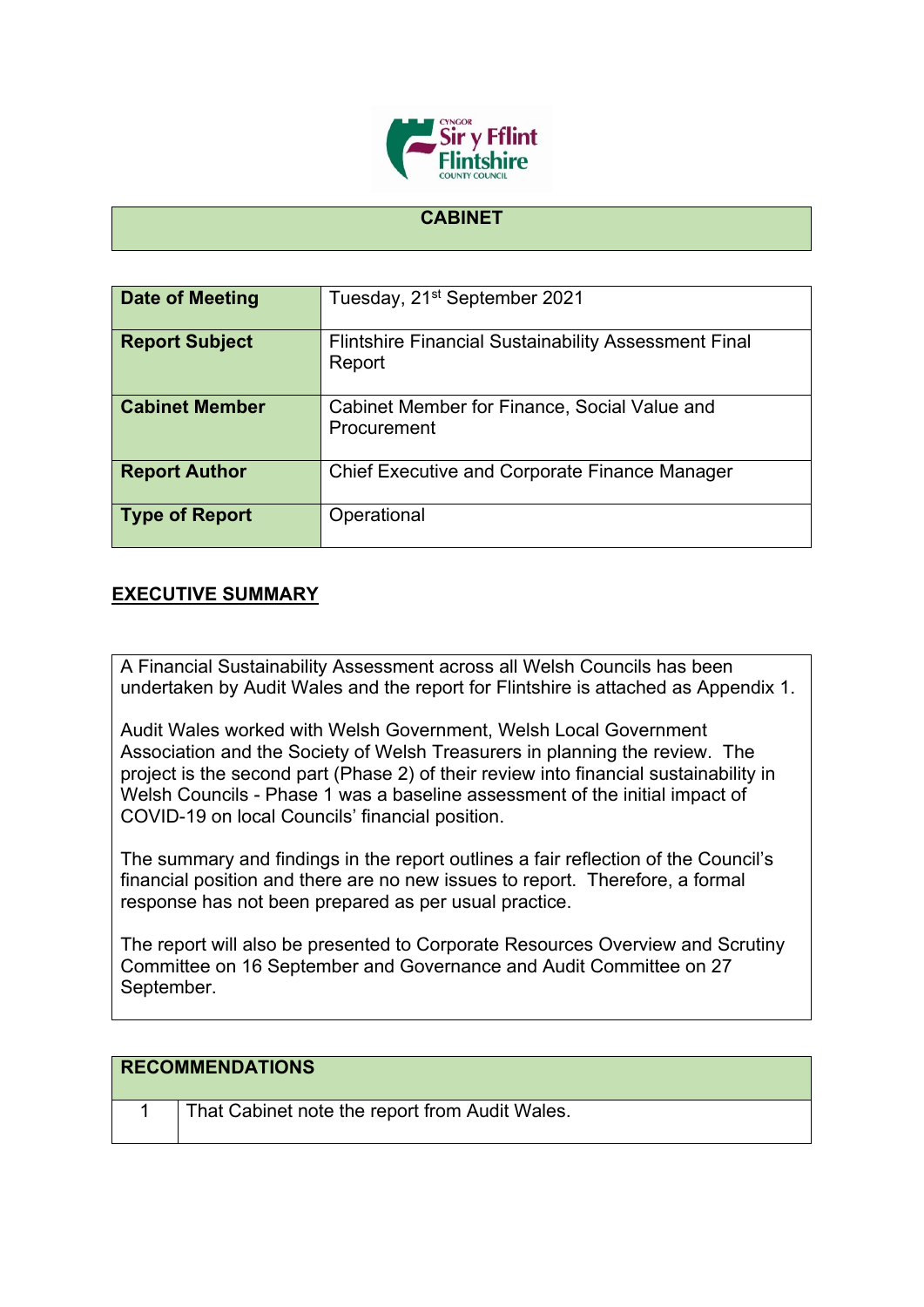## **REPORT DETAILS**

| 1.00 | <b>EXPLAINING THE FINANCIAL SUSTAINABILITY ASSESSMENT</b>                                                                                                                                                                                                                                                                                                                  |
|------|----------------------------------------------------------------------------------------------------------------------------------------------------------------------------------------------------------------------------------------------------------------------------------------------------------------------------------------------------------------------------|
| 1.01 | A Financial Sustainability Assessment across all Welsh Councils has been<br>undertaken by Audit Wales and the report for Flintshire is attached as<br>Appendix 1.                                                                                                                                                                                                          |
| 1.02 | Audit Wales worked with Welsh Government, Welsh Local Government<br>Association and the Society of Welsh Treasurers in planning the review.<br>The project is the second part (Phase 2) of their review into financial<br>sustainability in Welsh councils - Phase 1 was a baseline assessment of<br>the initial impact of COVID-19 on local Councils' financial position. |
| 1.03 | The aims of the project were:                                                                                                                                                                                                                                                                                                                                              |
|      | • to explain from an independent perspective the initial impact of COVID-<br>19 on local authorities' financial position and anticipated impact going<br>forward (including identifying key risks to financial sustainability over the<br>short and medium term).                                                                                                          |
|      | to gain assurance that local authorities are putting in place proper<br>٠<br>arrangements to maintain financial sustainability in view of the ongoing<br>COVID-19 pandemic.                                                                                                                                                                                                |
|      | • to identify notable practice in meeting the financial challenges<br>associated with COVID-19 both from within Wales and elsewhere that may<br>be replicable in other local authorities in Wales.                                                                                                                                                                         |
| 1.04 | A local report has been prepared for each Council and a national summary<br>report is also being prepared and will be issued later in the year.                                                                                                                                                                                                                            |
| 1.05 | The summary and findings in the report outlines a fair reflection of the<br>Council's financial position and there are no new issues to report.<br>Therefore, a formal response has not been prepared as per usual practice.                                                                                                                                               |
| 1.06 | The report will also be presented to Corporate Resources Overview and<br>Scrutiny Committee on 16 September and Governance and Audit<br>Committee on 27 September.                                                                                                                                                                                                         |

| 2.00 | <b>RESOURCE IMPLICATIONS</b>           |
|------|----------------------------------------|
| 2.01 | None directly arising from the report. |

| $\vert 3.00 \vert$ | <b>IMPACT ASSESSMENT AND RISK MANAGEMENT</b> |
|--------------------|----------------------------------------------|
| $\vert 3.01 \vert$ | As set out in the reports.                   |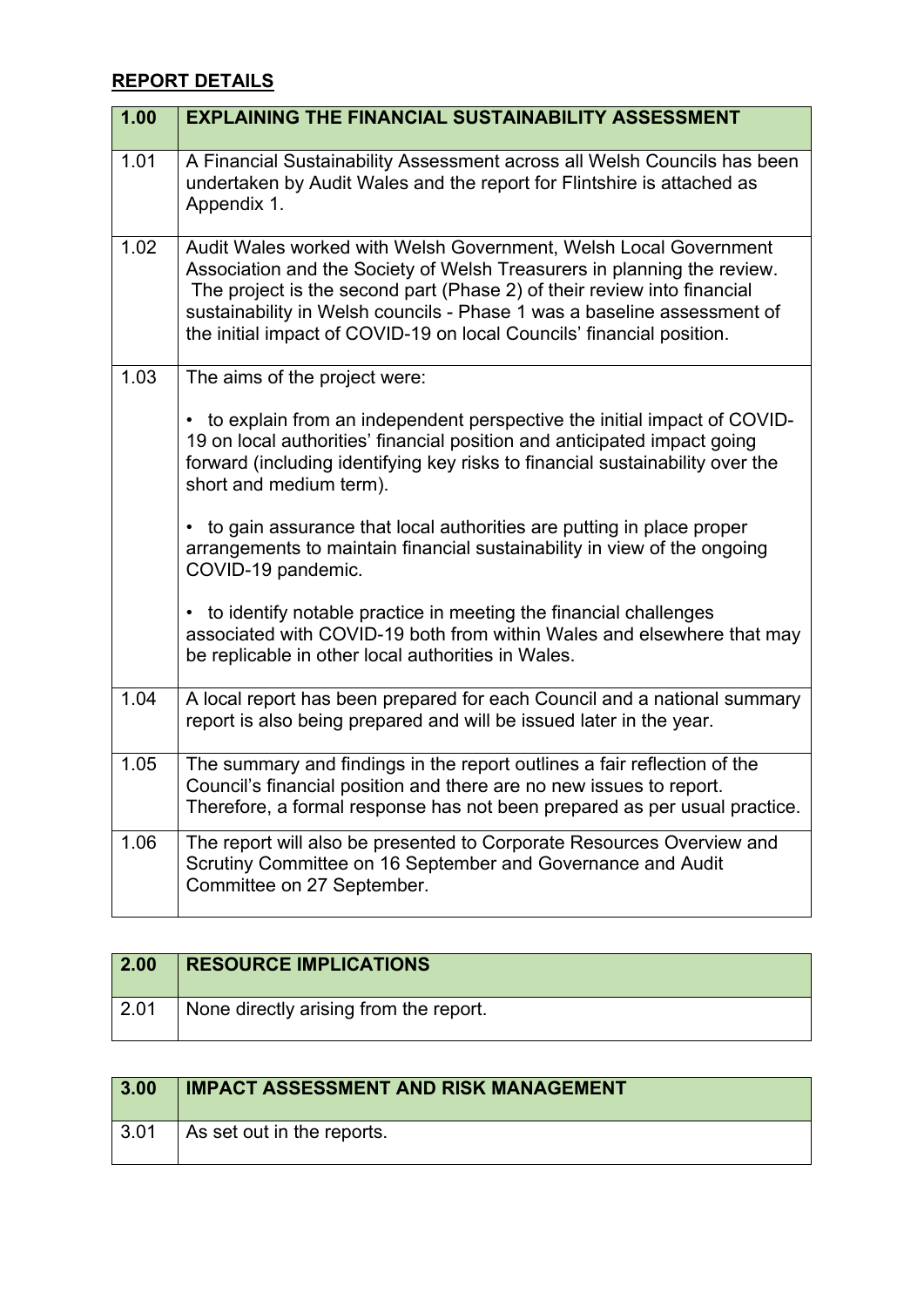| 4.00 | <b>CONSULTATIONS REQUIRED/CARRIED OUT</b>                                                                                                                    |
|------|--------------------------------------------------------------------------------------------------------------------------------------------------------------|
| 4.01 | The report will be shared with Corporate Resources Overview and Scrutiny<br>Committee on 16 September and Governance and Audit Committee on 27<br>September. |

| 5.00 | <b>APPENDICES</b>                                             |
|------|---------------------------------------------------------------|
| 5.01 | Appendix 1 – Audit Wales Financial Sustainability Assessment. |

| 6.00 | <b>LIST OF ACCESSIBLE BACKGROUND DOCUMENTS</b> |
|------|------------------------------------------------|
| 6.01 | None.                                          |

| 7.00 | <b>CONTACT OFFICER DETAILS</b>                                                                                                                |
|------|-----------------------------------------------------------------------------------------------------------------------------------------------|
| 7.01 | <b>Contact Officer:</b> Gary Ferguson, Corporate Finance Manager<br>Telephone: 01352 702271<br><b>E-mail:</b> gary.ferguson@flintshire.gov.uk |

| 8.00 | <b>GLOSSARY OF TERMS</b>                                                                                                                                                                                                                                                                                                                                                              |
|------|---------------------------------------------------------------------------------------------------------------------------------------------------------------------------------------------------------------------------------------------------------------------------------------------------------------------------------------------------------------------------------------|
|      | <b>Medium Term Financial Strategy (MTFS):</b> a written strategy which gives<br>a forecast of the financial resources which will be available to a Council for<br>a given period, and sets out plans for how best to deploy those resources<br>to meet its priorities, duties and obligations.                                                                                        |
|      | <b>Revenue:</b> a term used to describe the day to day costs of running Council<br>services and income deriving from those services. It also includes charges<br>for the repayment of debt, including interest, and may include direct<br>financing of capital expenditure.                                                                                                           |
|      | <b>Budget:</b> a statement expressing the Council's policies and service levels<br>in financial terms for a particular financial year. In its broadest sense it<br>includes both the revenue budget and capital programme and any<br>authorised amendments to them.                                                                                                                   |
|      | <b>Capital:</b> Expenditure on the acquisition of <b>non-current assets</b> or<br>expenditure which extends the useful life of an existing asset.                                                                                                                                                                                                                                     |
|      | <b>Revenue Support Grant:</b> the annual amount of money the Council<br>receives from Welsh Government to fund what it does alongside the<br>Council Tax and other income the Council raises locally. Councils can<br>decide how to use this grant across services although their freedom to<br>allocate according to local choice can be limited by guidelines set by<br>Government. |